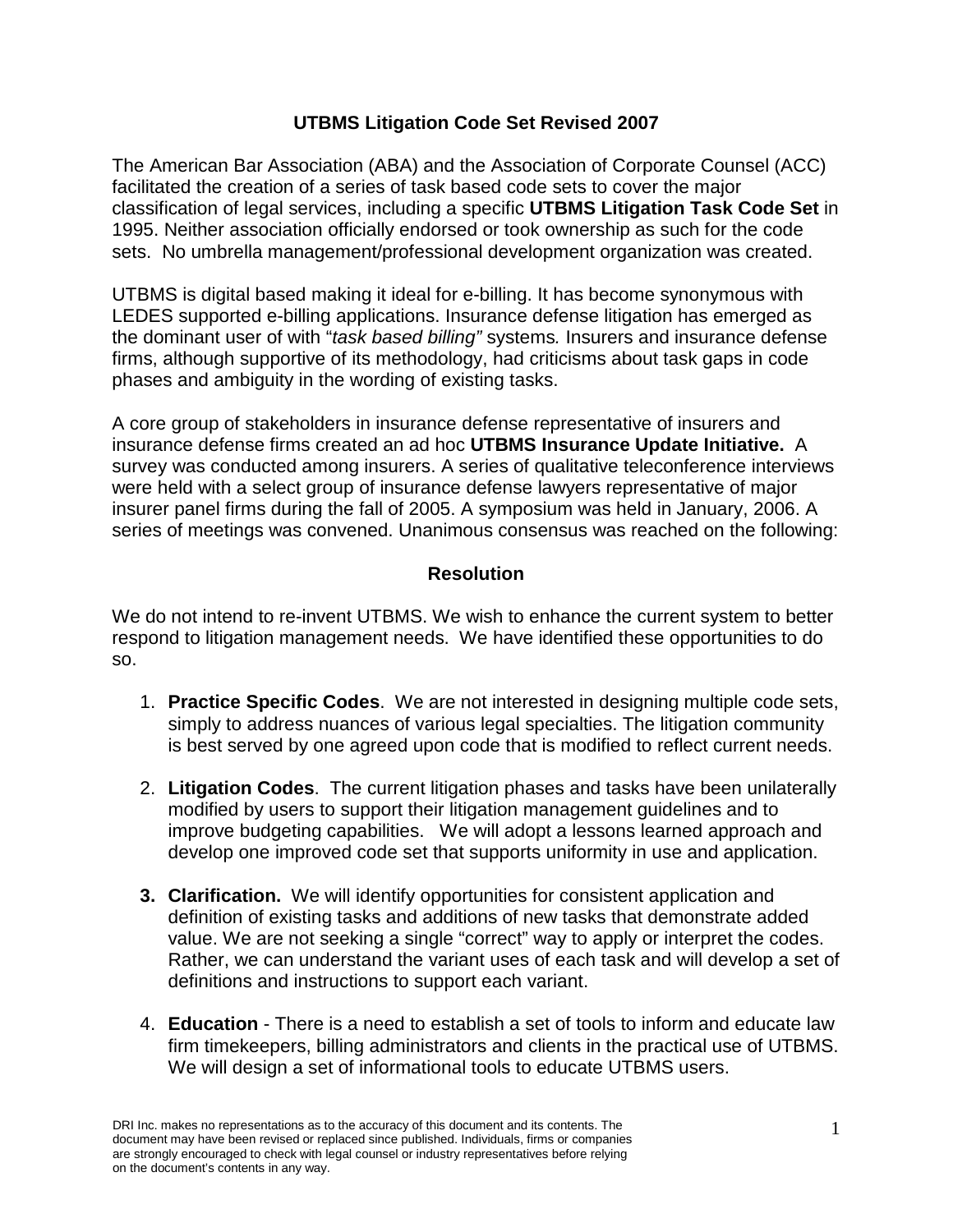#### **UTBMS Litigation Code Set Update Initiative UTBMS Litigation Code Set Revised 2007 Ad Hoc Committee Members**

| <b>MARK PUCCIO</b>     |                                      |
|------------------------|--------------------------------------|
| Co- Chair              | <b>ZURICH</b>                        |
| <b>BOB PEAHL</b>       |                                      |
| Co-Chair               | <b>AIG</b>                           |
| <b>JOHN G. KELLY</b>   | LITIGATION MANAGEMENT REPORT -       |
| Co - Facilitator       | <b>ALLEGIENT SYSTEMS</b>             |
| <b>BOB MULLEN</b>      |                                      |
| Co - Facilitator       | <b>BOTTOMLINE TECHNOLOGIES</b>       |
| <b>ALEX JIVAN</b>      | <b>FARMERS</b>                       |
| <b>TIM PITKA</b>       | <b>WILSON ELSER</b>                  |
| <b>DAN MCLAUGHLIN</b>  | <b>WILSON ELSER</b>                  |
| ROBERT FORD            | <b>LEWIS BRISBOIS</b>                |
| <b>TONY CAMPO</b>      | <b>BOYLE MORRISSEY</b>               |
| ARLENE ZALAYET         | <b>LIBERTY</b>                       |
| <b>KATT DAVIDSON</b>   | <b>UTICA NATIONAL</b>                |
| <b>TERESA STANGE</b>   | <b>FOWLER WHITE BOGGS BANKER</b>     |
| <b>IRENA DJUKIC</b>    | <b>CNA INSURANCE</b>                 |
| <b>ROB MINTZ</b>       | <b>WALLACE SAUNDERS</b>              |
| <b>MICHAEL AYLWARD</b> | <b>MORRISON MAHONEY</b>              |
| <b>ED MORRIS</b>       | <b>FARMERS</b>                       |
| <b>BOB GRAVES</b>      | <b>CHUBB</b>                         |
| MICHAEL TOOMEY         | <b>CLAUSEN MILLER</b>                |
| <b>MARYANN WRIGHT</b>  | <b>CONROY SIMBERG</b>                |
| <b>BRUCE SIMBERG</b>   | <b>CONROY SIMBERG</b>                |
| <b>PAUL TENAGLIO</b>   | <b>MARSHALL DENNEHEY</b>             |
| <b>PETE MILLER</b>     | <b>MARSHALL DENNEHEY</b>             |
| <b>Tom Minnick</b>     | <b>CNA INSURANCE</b>                 |
| John McGann            | <b>ONE BEACON</b>                    |
| <b>Michael Boutot</b>  | <b>ESQUIRE</b>                       |
| <b>Patrick Greiten</b> | THE HARTFORD                         |
| <b>Peter Hitson</b>    | THE HARTFORD                         |
| George Woolverton      | Stockwell, Harris, Woolverton, Meuhl |

2 DRI Inc. makes no representations as to the accuracy of this document and its contents. The document may have been revised or replaced since published. Individuals, firms or companies are strongly encouraged to check with legal counsel or industry representatives before relying on the document's contents in any way.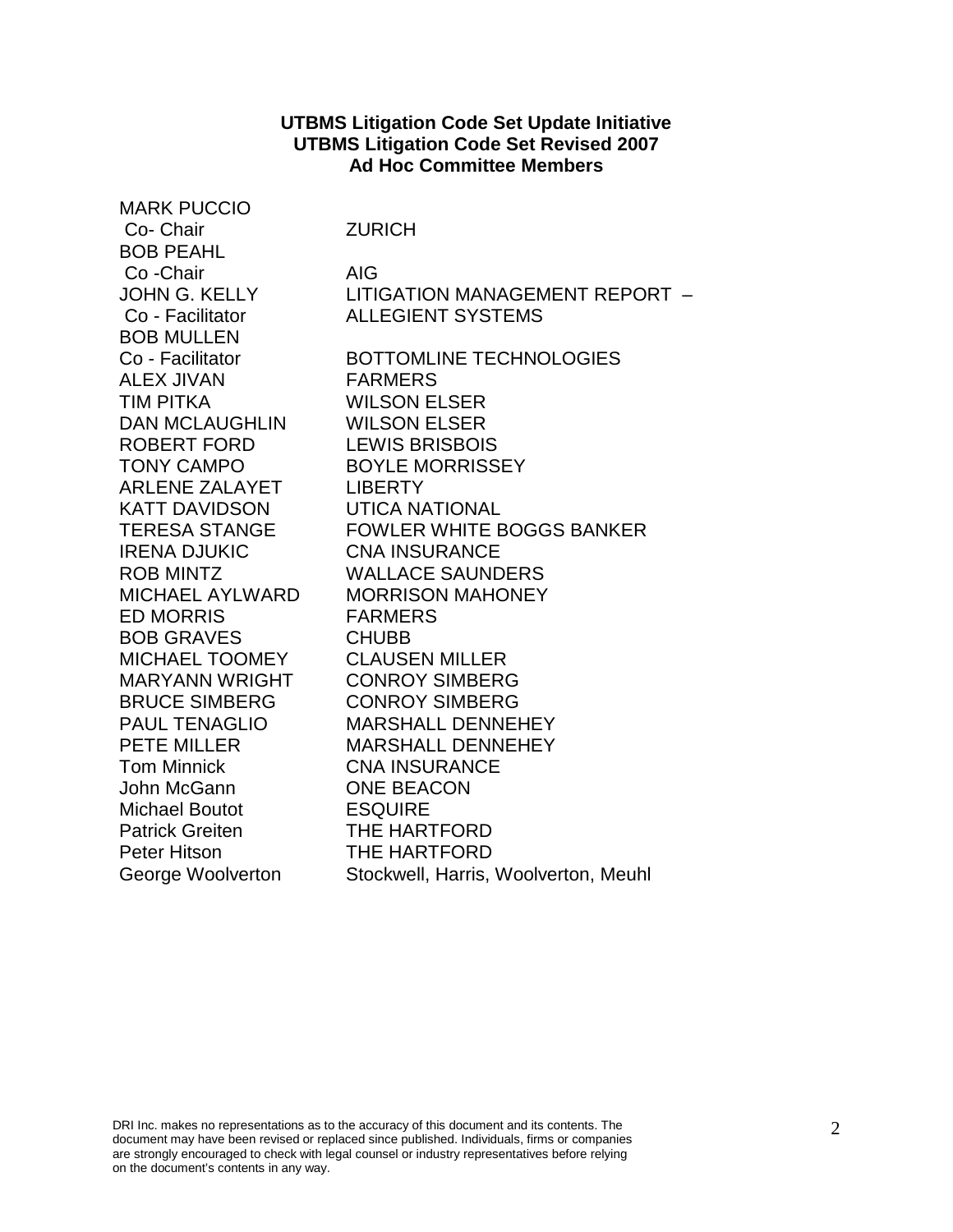# **UTBMS Litigation Code Set Revised 2007**

# **(L100's) Case Assessment, Development and Administration**

L110 Fact Investigation/Development – All actions to investigate, understand the facts of matter

Interview of client personnel/potential witnesses Review of documents Work with an investigator Legal research for initial case assessment purposes Communication for Fact Investigation

L120 Analysis/Strategy – Thinking, Strategizing, and Planning for a case Discussions/Writings/Meetings on case strategy Preparation/ of Litigation Plan Communication on case strategy

L130 Experts/Consultants.

Research-Interviewing –Working with Experts/Consultants Developing Expert/Consultant Reports Communication with Expert/Consultants

- L140 Document/File Management. File organization/administration for database construction/management
- L150 Budgeting Develop/Edit/Correspondence for Budget
- L160 Settlement/Non Binding ADR- Activities directed specifically to settlement.

Planning/Participation in Settlement Discussions Conferences Implement Settlement Pursuing Mediation Travel to/from Mediation Attend Mediation Pre-litigation Demand Letters Research Settlement Communication regarding Settlement/Mediation/ADR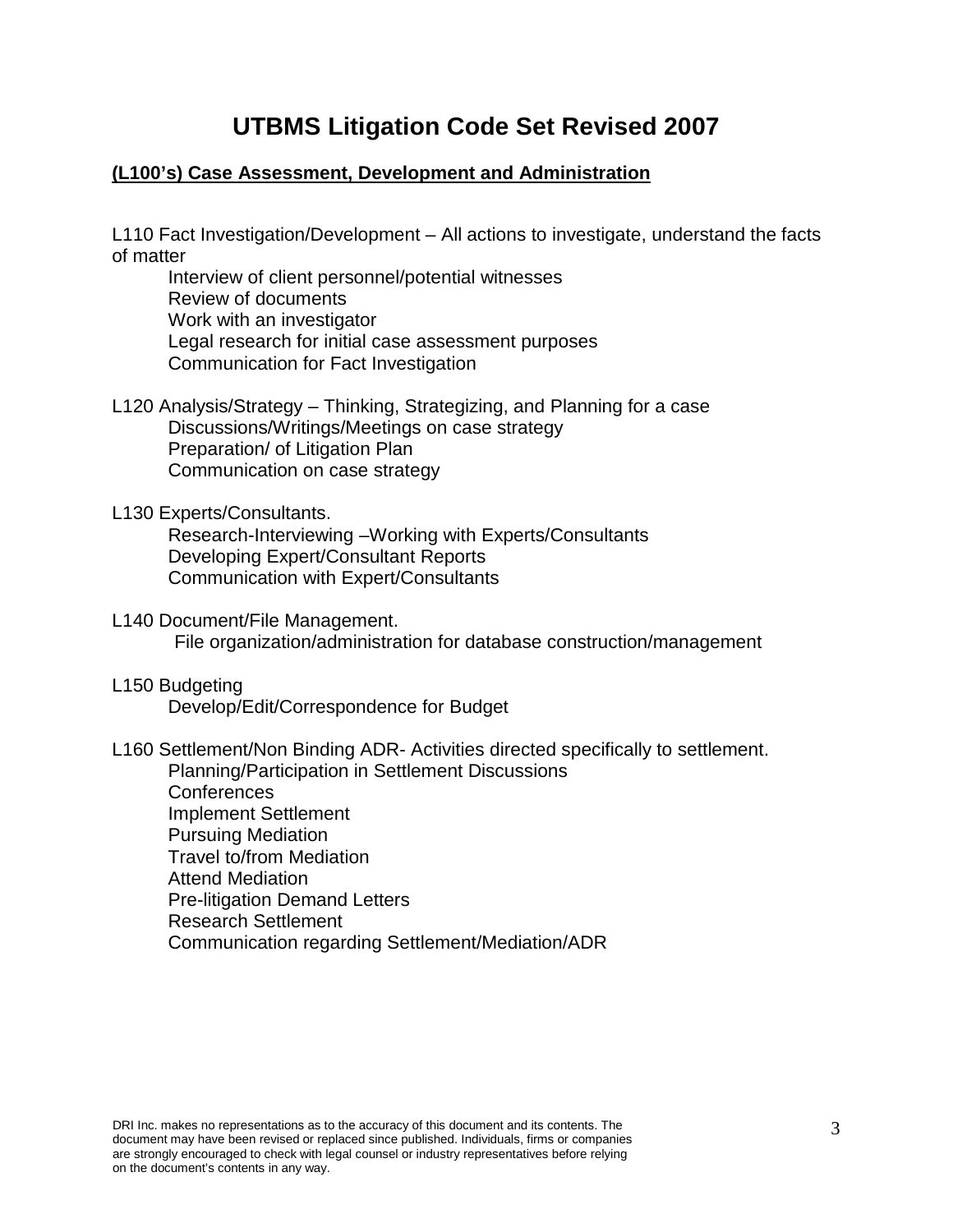## **(L200's)Pre-Trial Pleadings and Motions – Covers all pleadings and pretrial motions and procedures other than Discovery**

### L210 Pleadings

Drafting/Editing Pleading Reviewing/Answering Complaints Counter-claims and third party complaints Motions to dismiss/strike Jurisdictional motions Research for Pleadings

## L220 Preliminary Injunctions/Provisional Remedies

Developing/Discussing strategy for remedies Preparing motions/affidavits/briefs Reviewing opponent's papers Preparing for court hearing Travel to and from court hearings Attending court hearing Preparing witnesses for the hearing Effectuating the remedy Research for Preliminary Injunctions/ Provisional Remedies

## L230 Court Mandated Conferences.

Preparing for hearing required by court order or procedural rules Travel to/from Court Ordered Conferences Attending hearing required by court order or procedural rules

## L240 Dispositive Motions

Develop strategy Legal Research for Dispositive Motions Motions for complete or partial summary judgment Prepare Affidavits Reviewing opponent's pleadings Defensive motions Preparing for/Attending hearing Travel to and from hearing

## L250 Other Written Motions/Submissions.

Developing all motions other than dispositive, pleadings, and discovery Responding to all motions other than dispositive, pleadings, and discovery Arguing all motions other than dispositive, pleadings, and discovery Research for Other Written Motions/Submissions

#### L260 Class Action Certification and Notice –

Proceedings unique to class action litigation and derivative suits such as class certification and notice.

DRI Inc. makes no representations as to the accuracy of this document and its contents. The  $4$ document may have been revised or replaced since published. Individuals, firms or companies are strongly encouraged to check with legal counsel or industry representatives before relying on the document's contents in any way.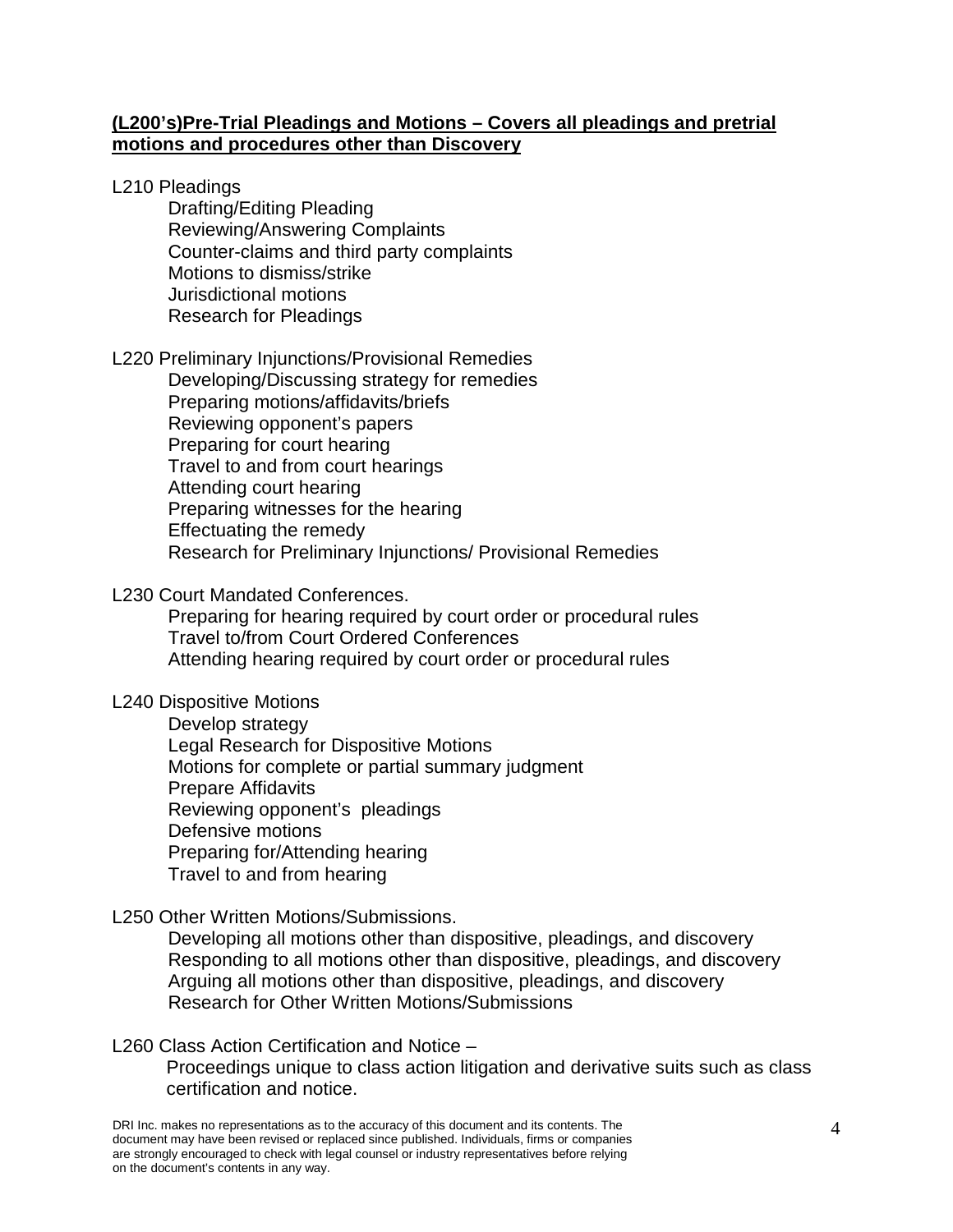## **(L300's)Discovery**

L310 Written Discovery /Interrogatories

Developing/Responding/Objecting to Interrogatories Request to admit Summarize Interrogatories/admissions received

L320 Document Production

Developing, responding, objecting to, and negotiating document request. Identifying/Reviewing documents for production Identifying/Reviewing documents for privilege Prepare/Draft Request to Produce Prepare/Draft response for Request to Produce Prepare/Draft Notice of NNP (Notice of Non-Party Production) Prepare/Draft Subpoena/Authorizations Obtain non-subpoenaed documents (ie. tax returns, work comp, disability, court files)

Review/Summarize Subpoenaed Documents

L330 Depositions

Preparing Deposition notices and subpoenas Communicating with opposing/other party's counsel on scheduling and logistics Planning and preparing to take the deposition Discussing deposition strategy Preparing witnesses Reviewing documents for deposition preparation Attending depositions Travel to and from Drafting deposition summaries

L340 Expert Discovery

Preparing expert discovery notices Communicating with expert discovery on scheduling and logistics Discussing expert strategy Preparation and consultation with expert Reviewing Expert documents/records and/or films review Drafting expert summaries Independent Medical Examination (IME)

L350 Discovery Motions

Developing/Responding to/Arguing motions that arise from discovery Protective Order Process

L360 Discovery On-Site Inspections Travel To & From Site Inspections Attend Site Inspection

5 DRI Inc. makes no representations as to the accuracy of this document and its contents. The document may have been revised or replaced since published. Individuals, firms or companies are strongly encouraged to check with legal counsel or industry representatives before relying on the document's contents in any way.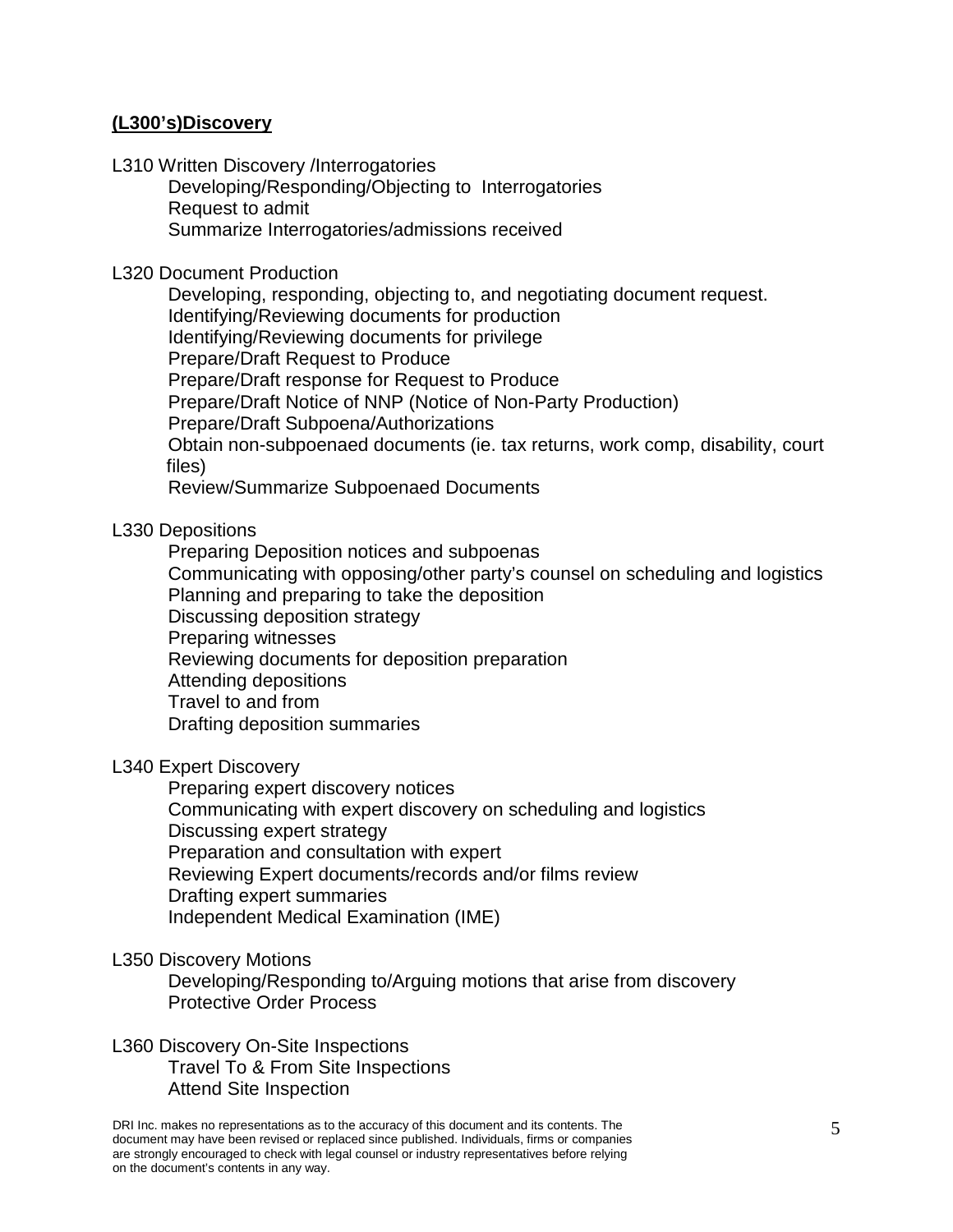### **(L400's)Trial Preparation and Trial**

L410 Fact Witnesses.

Preparing for examination of non-expert witness Preparing for cross-examination on non-expert witness

L420 Expert Witnesses.

Preparing for examination of expert witness Preparing for cross examination of expert witness

L430 Written Motions/Submissions.

Developing written motions during prep for trial/ and trial Preparing for Motions in Limine Preparing/Reviewing Jury Instructions Responding to written motions during prep for trial/ and trial Arguing written motions during prep for trial/ and trial Developing/Reviewing written pre-trial/trial filings Witness lists/Proposed findings of fact/Conclusions of law Trial briefs

L440 Trial Preparation and Support.

Preparing for trial

Preparing Opening/Closing Arguments Establishing off-site support office Identifying documents/evidence for use at trial Preparing demonstrative materials and exhibits Deposition abstracts/indexing/summarization Mock Trials/Focus Groups/Jury Research Travel to/ from Trial Preparation

L450 Trial and Hearing Attendance.

Appearing at trial Appearing at trial related hearings

Appearing at court-mandated conferences Travel to & from Trial & Hearing Communication regarding trial progression

L460 Post-Trial Motions/Submissions.

Developing/Responding/Arguing post-verdict matters Research Post Trial Motions and Submissions Travel to/from

L470 Enforcement

Enforcing judgments Collecting judgments Filings for stay pending appeal

DRI Inc. makes no representations as to the accuracy of this document and its contents. The  $6\,$ document may have been revised or replaced since published. Individuals, firms or companies are strongly encouraged to check with legal counsel or industry representatives before relying on the document's contents in any way.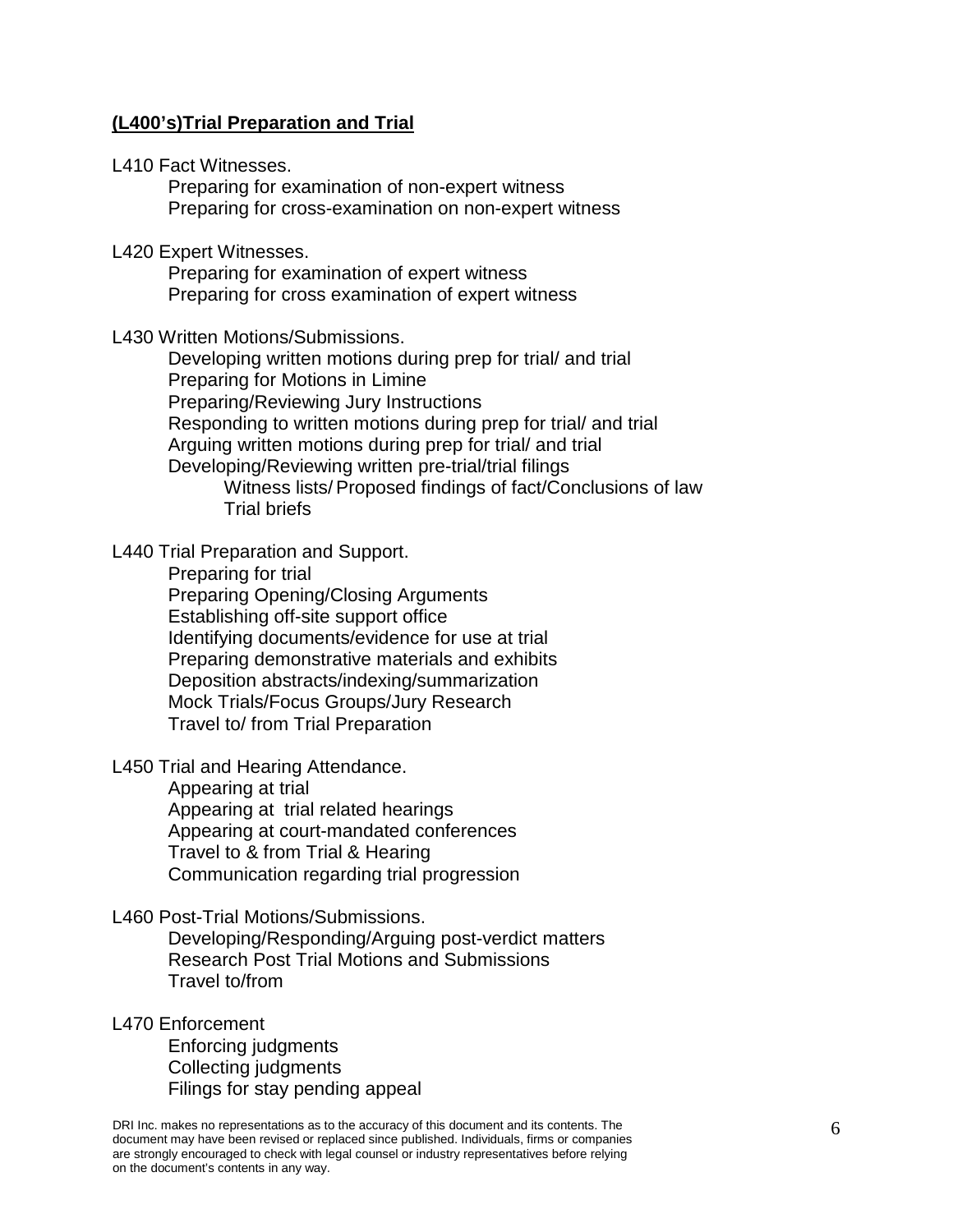#### **(L500's)Appeal**

L510 Appellate Proceedings/Motions Practice Research Appellate Issues Prepare/review motions/other filings Draft Response to motions/other filings Arguing motions/other filings Attend Motion Hearing Travel to and from Motion Hearing Prepare Notice of Appeal Designating Appellate Record Extraordinary Writs/Appellate Proceedings Review responses to Appellate Petition Prepare responses to Appellate Petition Prepare Petition Appendix

L520 Appellate Briefs.

Research appellate brief Preparing appellate brief Reviewing opposing party appellate brief Review Record

L530 Oral Argument.

Preparing for Oral Argument Arguing an appeal Travel to and from Appeals Communication with Client/Opposing counsel/co-counsel Prepare Appellate Record